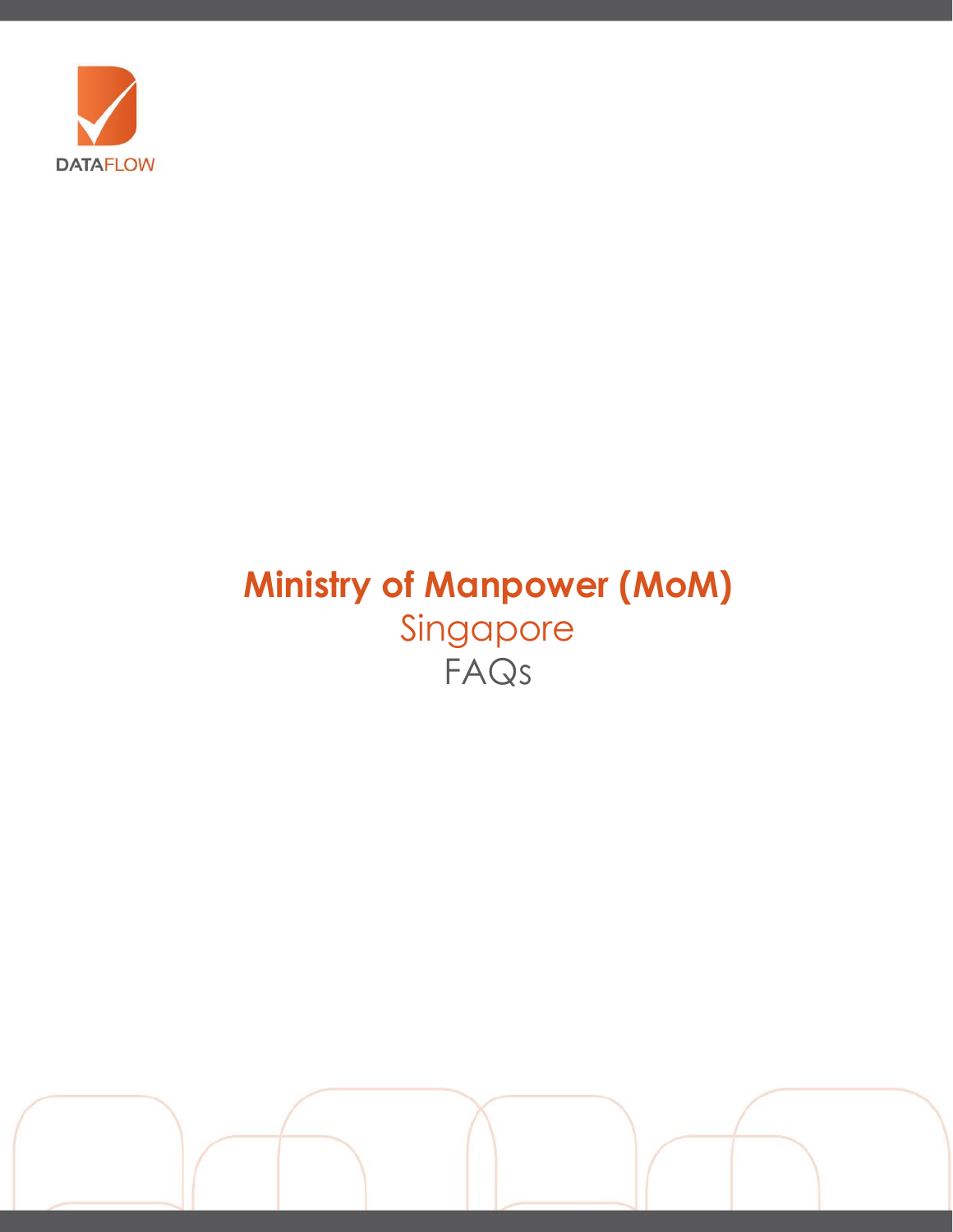

## 1. What is the DataFlow Group?

The DataFlow Group is a leading global provider of specialized Primary Source Verification (PSV) solutions, and background screening and immigration compliance services. Clients across the public and private sectors rely on the DataFlow Group to mitigate potential risk by exposing fraudulent academic degrees, employment certificates, practice licenses, work permits and passports, among other documents.

To ensure that hired professionals have the qualifications they claim, the DataFlow Group utilizes cutting-edge technologies and leverages an expansive network of over 60,000 issuing authorities throughout more than 200 countries and territories to liaise with primary sources and verify the authenticity of documents submitted by candidates, in accordance with global industry best practices and Joint Commission International (JCI) guidelines.

The DataFlow Group undertakes hundreds of thousands of immigration compliance screening and verification service transactions for professionals each year on behalf of various government, quasigovernment, regulatory and large multinational organizations worldwide.

## 2. How do I apply for PSV with the DataFlow Group?

To apply for Primary Source Verification, visit: [https://www.dfmoms.com/](http://dataflowgroup.com/payment.html) and follow the steps to complete the application form. Verification requests are not accepted via email and must be submitted online.

## 3. What is the fee for the application?

Fees vary depending on the number of documents that need to be verified.

Note: The only payment fee required by the DataFlow Group is settled during the application stage. If any party claims the need for additional fees, please notify us immediately via the Contact Us page on the DataFlow Group website.

#### 4. I do not have a PayPal account. How can I settle the payment?

If you do not have a PayPal account, you can settle your payment directly using your credit card. Only VISA and AMEX credit cards are accepted.

#### 5. I do not own a credit card. How can I settle the payment?

PSV payments are conducted on a prepaid basis. As such, payment may only be settled via credit card.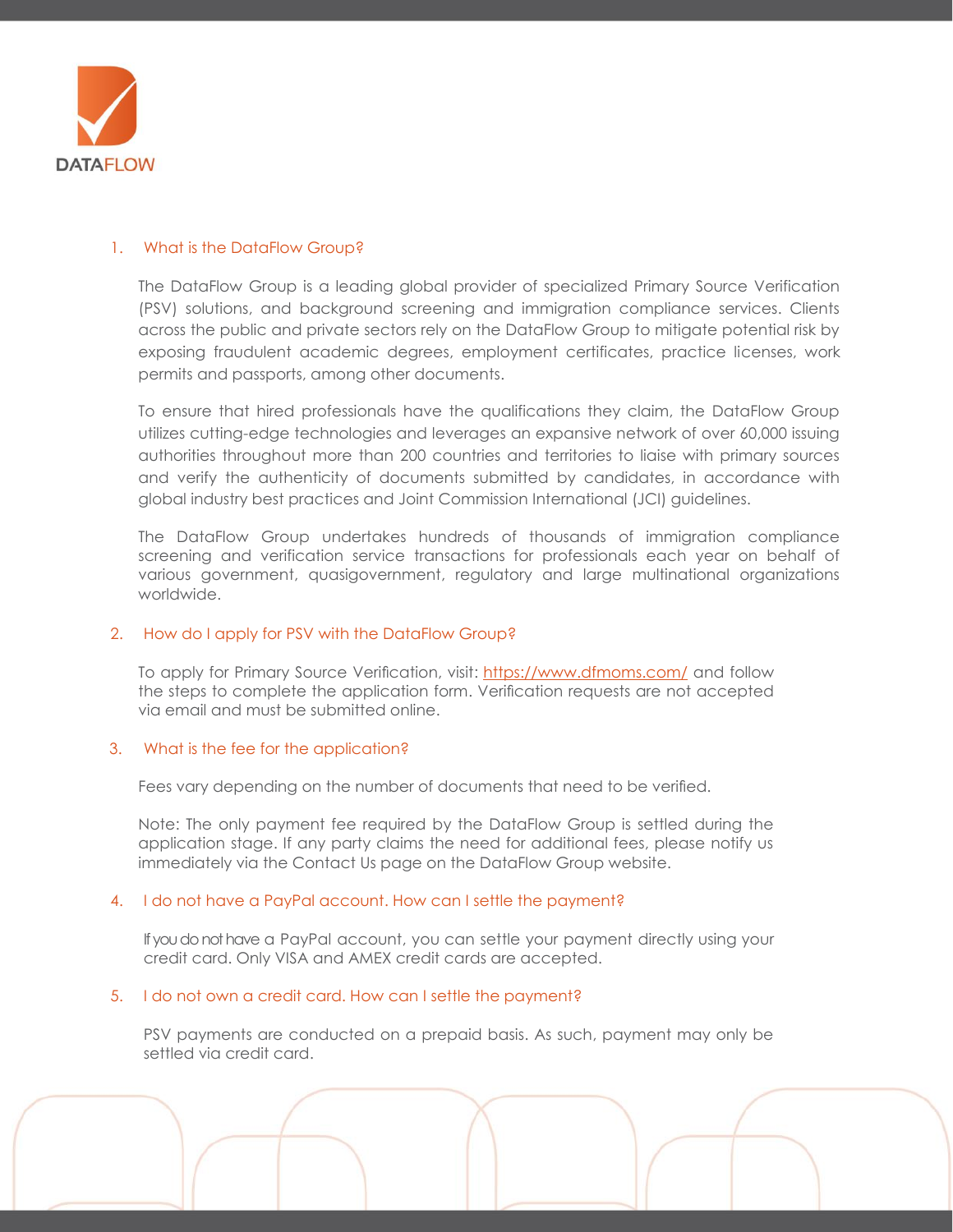

## 6. Can I submit more than one request for PSV?

Yes. However, each qualification must be submitted separately by creating a new online application, even if it concerns the same individual.

## 7. What is the process adopted by the DataFlow Group for document verification?

The DataFlow Group conducts PSV by directly approaching the education, corporate or licensing body that issued the document to confirm its authenticity.

#### 8. What sort of qualification documents are required for the PSV process?

In order to conduct PSV, the DataFlow Group requires a copy of your degree, diploma or certificate in the original language it was issued in by the university, college or institute.

If the education body is located in India, make sure to upload your final year's Transcript of Records or Marks Sheet relating to the qualification. Kindly ensure that all document scans are clear and complete to avoid any delays.

## 9. What is the Letter of Authorization (LoA) intended for?

The LoA is a mandatory requirement that provides permission to the DataFlow Group and the MoM to conduct the verification process. Kindly note that the LoA must be signed by the applicant only.

### 10. What is the timeframe required by the DataFlow Group to complete the verification?

The standard timeframe for completing the verification is 30 working days upon receiving the payment. However, occasionally, it will not be possible to conclude the process within this estimated timeframe due to holidays, staff absences or records being archived or misplaced by institutions.

#### 11. How would I know if additional documents are needed for verification?

The DataFlow Group will send you an email in case submitted documentation is incomplete or if further documentation is required by the education body.

#### 12. How can I follow up on the status of my application?

**[Click here](http://dataflowstatus.com/applicationstatus)** to check the current status of your application. This can be done by entering your Barcode Number and Passport Number or by using a combination of your Client Reference Number and DataFlow Number.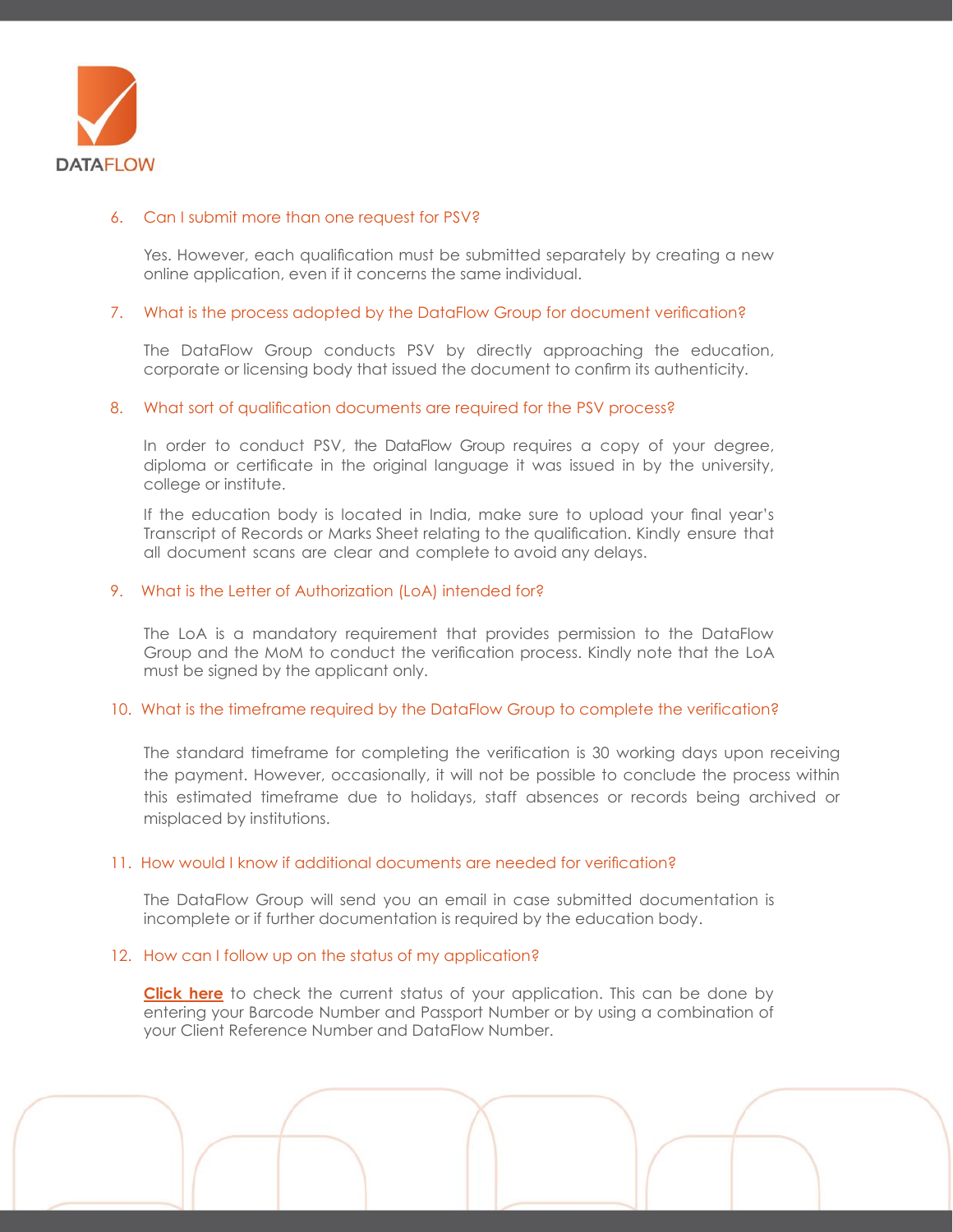

## 13. Why is a FIN Number mandatory for online submissions?

A FIN Number is a mandatory requirement of the MoM for online submissions. If you still haven't obtained a FIN Number, please specify 'NA' in the text box.

#### 14. My qualification documents are not in English. Is a translation required?

The DataFlow Group conducts PSV based on a copy of the original document issued to the applicant. The translation of documents is not mandatory, however, it may be facilitated if applicable.

## 15. What am I required to do if I want to cancel my request?

**[Click here](https://corp.dataflowgroup.com/faq.html)** to submit your request - quoting your Transaction Number - in addition to the reason behind your cancellation. A refund request will only be processed if it is received within 48 hours of the payment.

## 16. How will I be informed of the result of the PSV?

Once PSV has been completed, the DataFlow Group will send the final report in PDF format to the email address provided during the online submission stage.

#### 17. Who is responsible for informing the MoM about the completion of my verification?

The applicant is responsible for submitting the final DataFlow Group report to the MoM.

## 18. The payment receipt mentions 'CrossCheck Private Limited'. What is the relation between the DataFlow Group and 'CrossCheck Private Limited'?

'CrossCheck Private Limited' or 'CrossCheck' is a subsidiary of the DataFlow Group, and is the internal entity handling the DataFlow Group online payment system.

## 19. What is a PRC ID?

A PRC ID is a unique and mandatory identification number issued to all Chinese citizens. The PRC ID Number may vary between 14 and 18 digits, and is requested by numerous education bodies in China to search academic records.

If you do not have this information, please specify 'NA' in the PRC ID field.